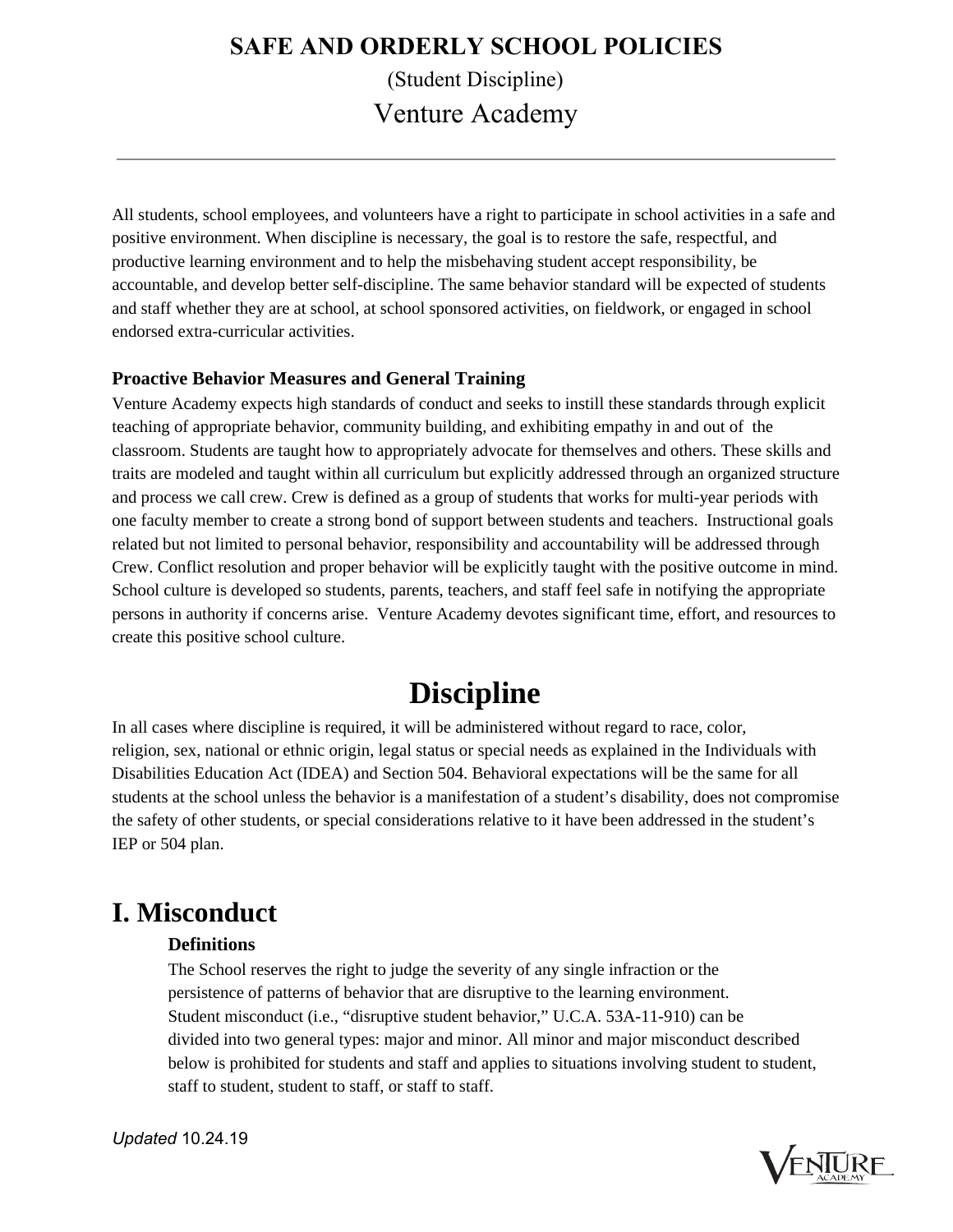**Minor misconduct** is defined as a situation where physical, emotional, or social safety of students or staff is not seriously threatened but where there is a problem to be resolved, such as disputes between students, leaving messes, name calling, yelling, and class disruptions.

**Major misconduct** is defined as the willful and wanton acts of disrespect toward School staff members, students, or property. Examples of major misconduct include, but are not limited to, fighting; acts of defiance, insubordination, or disrespect; harassment/bullying; possession, distribution, or accessing of pornography (printed, electronic, or otherwise); blatant use of profane language; willful destruction of School property; possession or use of alcohol, drugs, or weapons; and where persistent disobedience in minor misconduct areas become chronic (such cases may, in sum, become classified as major misconduct).

**Abusive conduct** means verbal, nonverbal, or physical conduct of a parent or student directed toward a school employee that, based on its severity, nature, and frequency of occurrence, a reasonable person would determine is intended to cause intimidation, humiliation, or unwarranted distress; or exploits an employee's known physical or psychological disability and results in substantial physical or psychological harm.

A single act may not constitute abusive conduct, unless it is an especially severe and egregious act.

**Harassment** is defined as repeated communication to another individual in a demeaning or disparaging manner that create a hostile learning environment. Harassment includes, but is not limited to:

- *Sexual Harassment.* Sexually motivated actions that intimidate, humiliate or otherwise interfere with a student's life at school.
- *Ethnic Harassment.* Slurs, verbal references, gestures and other behavior, which tends to demean, humiliate, intimidate and/or threaten others on the basis of race, ethnic group or nationality.
- *Religious Harassment.* Slurs, verbal references, gestures, or other behavior which tends to demean, humiliate, intimidate and/or threaten others on the basis of creed or religious affiliation.
- *Sexual Identity and/or Orientation Harassment*. Slurs, verbal references, gestures, or other behavior which tends to demean, humiliate, intimidate and/or threaten others on the basis of sexual identity or sexual orientation.

**Bullying** is defined as intentional, aggressive verbal or physical behavior toward another person that:

○ involves a real or perceived power imbalance;

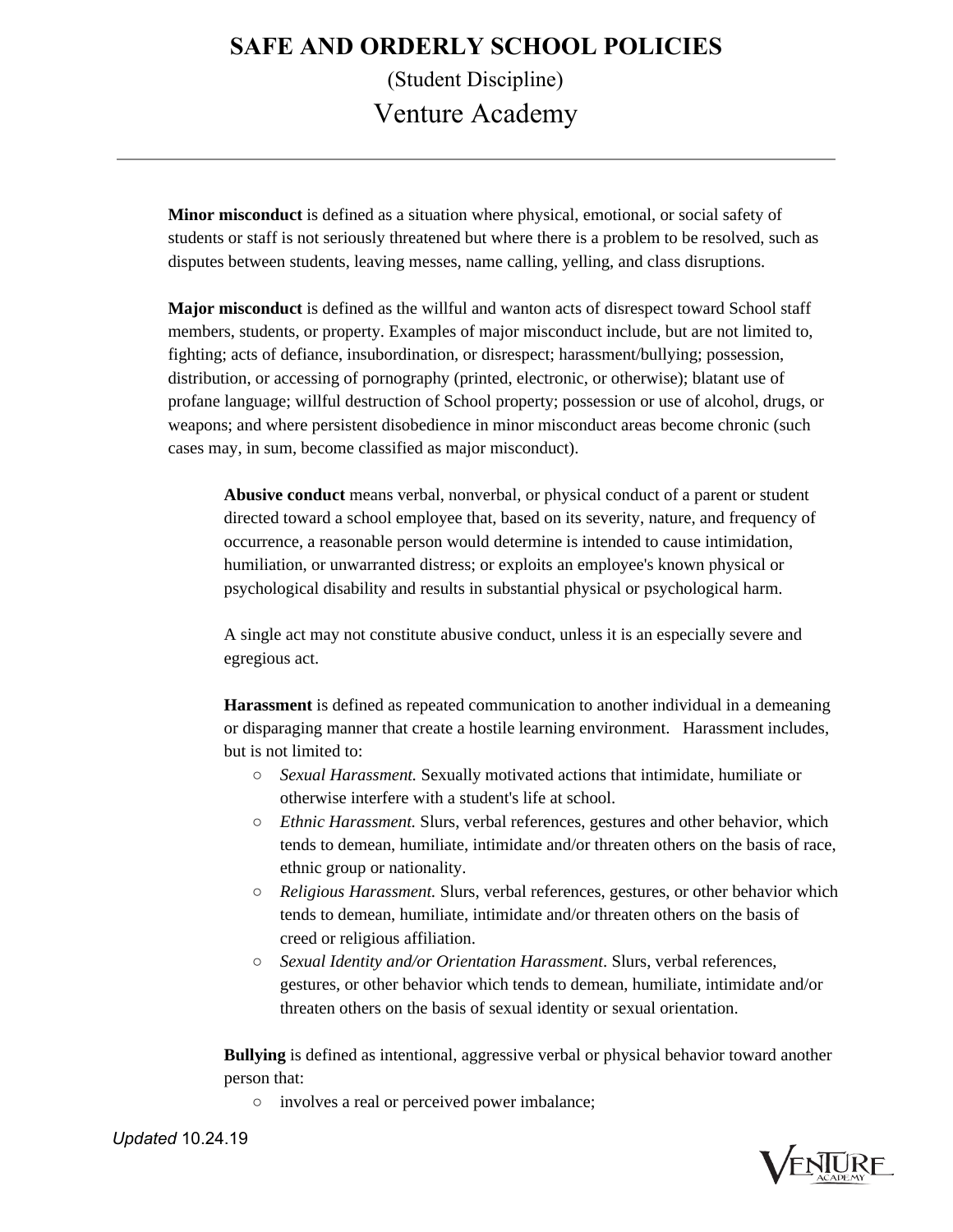- $\circ$  is intended to create harm (physical or otherwise), or a fear of potential harm;
- $\circ$  is often intended to force the person targeted to do something against his/her will or desires; and
- is repeated or has the potential to be repeated over time.

**Cyber-Bullying** is bullying or harassing behavior that takes place through electronic communication.

**Hazing** is defined as demeaning, humiliating, or physically dangerous tasks or activities that are required as part of an initiation process into a school organization, club, program, etc.

**Civil rights violation** is defined as harrassment, bullying, cyber-bullying, or hazing that is targeted at a student or employee upon the students' or employees' identification as part of any group protected from discrimination under the following federal laws:

- Title VI of the Civil Rights Act of 1964, including discrimination on the basis of race, color, or national origin;
- Title IX of the Education Amendments of 1972, including discrimination on the basis of sex; or
- Section 504 of the Rehabilitation Act of 1973 and Title II of the Americans with Disabilities Act of 1990, including discrimination on the basis of disability

The conduct described above as harassment, bullying, cyber-bullying, hazing, abusive conduct or a civil rights violation constitutes serious misconduct whether or not the person against whom the conduct is committed, under duress, consented to, or acquiesced to the conduct.

### **Gang Misconduct**

Venture Academy prohibits any gang related activity. Gang activity is defined by actions taken by an organized group of three (3) or more persons that participate in delinquent activities that disrupt, deface or harm people or property related to the school. Venture Academy teachers and staff will be trained on gang identification and prevention. The school reserves the right to judge the threat to student and property safety and to apply disciplinary action up to and including suspension and expulsion. All known criminal gang activity will be reported to the police.

### **II. Prohibitions**

Neither minor nor major misconduct are permissible at Venture Academy. Harassment, bullying, cyber-bullying, and hazing of any kind and for any reason by any student or school employee is forbidden. In addition, **retaliation** upon those that report bullying is forbidden and considered to be major misconduct and will be subject to disciplinary measures up to and including suspension

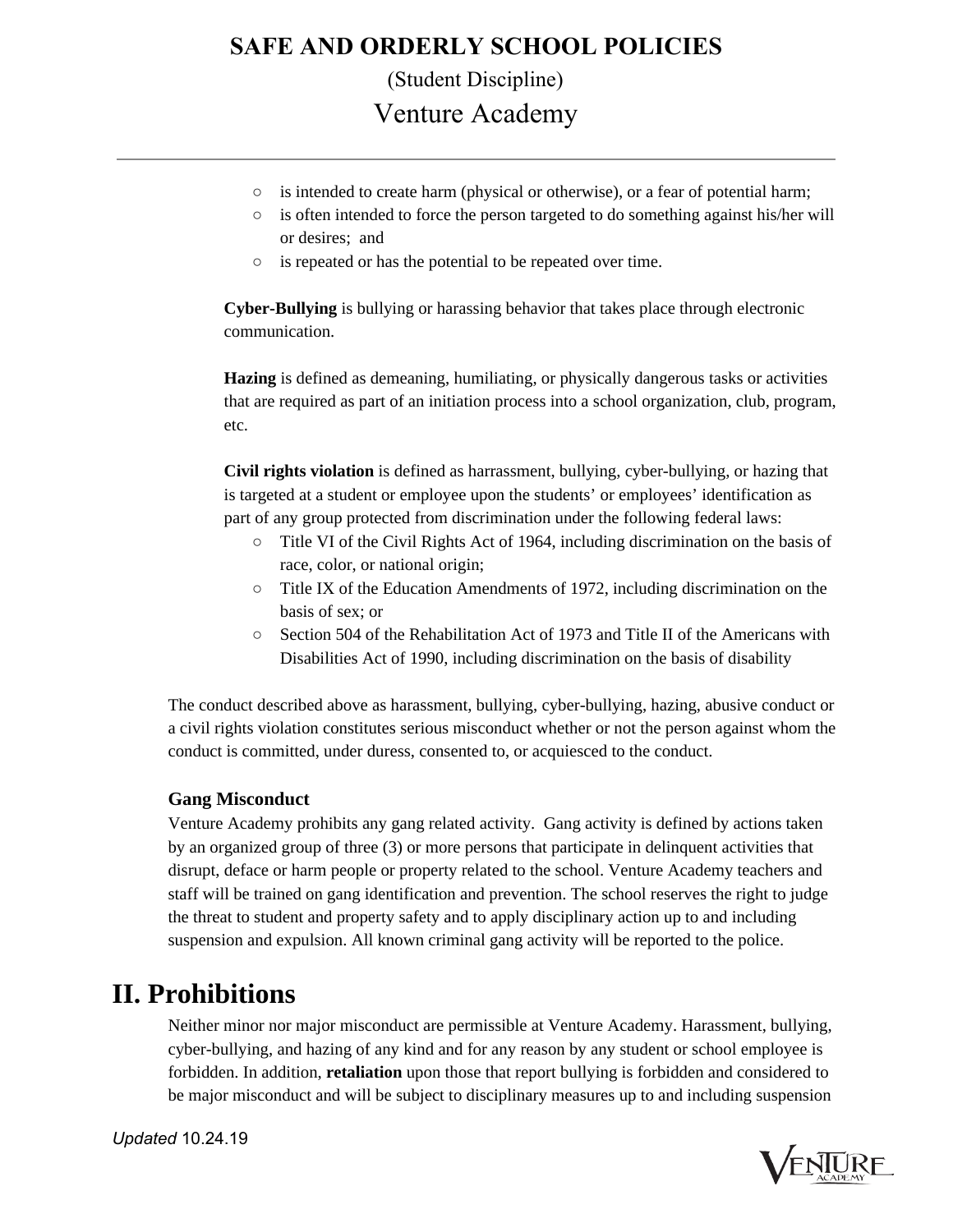and expulsion. False reporting of bullying or other misconduct will not be tolerated and will be subject to disciplinary measures.

Students who engage in misconduct while at school, at any school function, in connection to or with any school sponsored activity or event, are subject to disciplinary action, up to and including suspension or expulsion. Law enforcement officials shall be notified of such incidents as required by law.

In such cases where misconduct takes place outside of school or school sponsored events, but are reported to school officials, the report will be turned over to the proper authorities (e.g., parent/guardians, or if unlawful behavior is suspected, law enforcement officials.) The school reserves the right to judge the threat to student safety that any of these outside of school situations present, and to apply disciplinary action up to and including suspension and expulsion.

If the any of the major misconduct described in this section is known to be perpetrated against an individual as a means of targeting the victim as a member of a federally protected class, the misconduct may also constitute a civil rights violation and will be reported to the office for civil rights.

### **Illegal Drugs and Controlled Substances**

Students, staff, volunteers and visitors are prohibited from possession or use of alcohol, tobacco (in any form including but not limited to cigarettes, chew, as well as e-cigarettes), illegal drugs, other controlled substances or affiliated paraphernalia on school property. This prohibition extends to all school sponsored activities and while transporting or acting as a student chaperone. Student violation of this policy may include disciplinary action up to and including suspension and expulsion. Staff and volunteers are subject to disciplinary measures for violations up to and including termination of employment/service.

### **III. Reporting & Investigation**

### **Reporting of Incidents to School Officials**

Students should report any misconduct or any other wrongdoing or injury they experience to their teacher, or other available staff or administration. Incidents may be reported anonymously, but disciplinary action will not be taken based solely on an anonymous report. Parents and volunteers should report any misconduct to their student's teacher as soon as possible. Teachers and staff should report incidents of misconduct or other wrongdoing against themselves or other staff members to administration. A confidential record that includes name of complainant, alleged offender, date and location, description of the incident, and notes on status will be kept of all

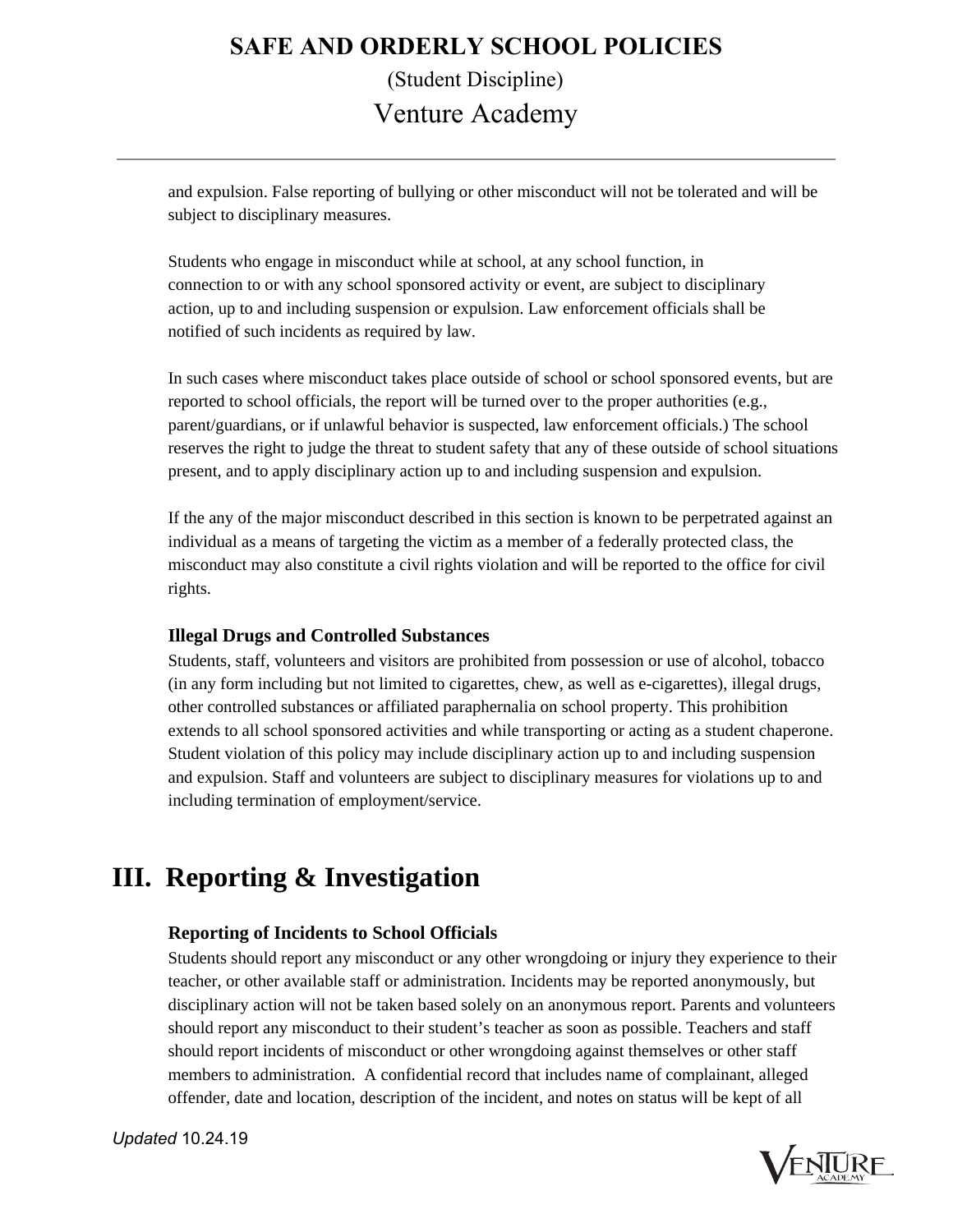reported incidents that involve harassment, bullying, cyber-bullying, hazing, or other serious misconduct such as assault.

#### **Freedom of Expression**

Students have the right to express themselves openly on school premises about matters of social, political, and religious importance. However, students may not express themselves in a way that causes a disruption of, or interference with, the orderly conduct of school activities or is inconsistent with the school's basic educational mission. Teachers and administrators may also edit the style and content of student speech at school assemblies, in the school newspaper, in school theatrical productions, and in other school-sponsored activities, where teachers and administrators have legitimate educational concerns.

#### **Investigations**

Venture Academy will promptly and reasonably investigate allegations of wrongdoing. Investigations are conducted under the direction of the school principals and their designees. Investigations shall include interviews of all parties involved and any witnesses as well as all other available evidence. Investigation procedures will include retaining names of people involved, names of any witnesses, date and location of incidents, and a statement of what is claimed to have happened, and the results of the investigation. A confidential report will be created and retained in school records. In the case of serious misconduct, both the offender and the victim's parent or legal guardian will be notified of the results of the investigation.

Administration shall direct school employees in developing strategies and protocols for protecting victims from further incidents and possible retaliation based on the circumstances of the individual case.

#### **Search of Person or Property**

The school has the responsibility to protect the health, safety and welfare of its students. In carrying out this responsibility, student lockers or other areas for storing personal items may be searched without the permission of the student involved (Act 451, Section 380.1306.)

- All searches of student property by school personnel shall be witnessed by a third party (such as another administrator, teacher, or police officer). All contraband discovered in a search by school officials shall be immediately confiscated and shall be turned over to law enforcement officers.
- When reasonable suspicion leads to a search of a person, school officials may ask the student to remove his/her hat, coat, shoes and socks, turn pockets inside out, and roll up sleeves to see if the student is hiding contraband, but under no circumstances may school officials require students to remove any other items of clothing or touch students in any

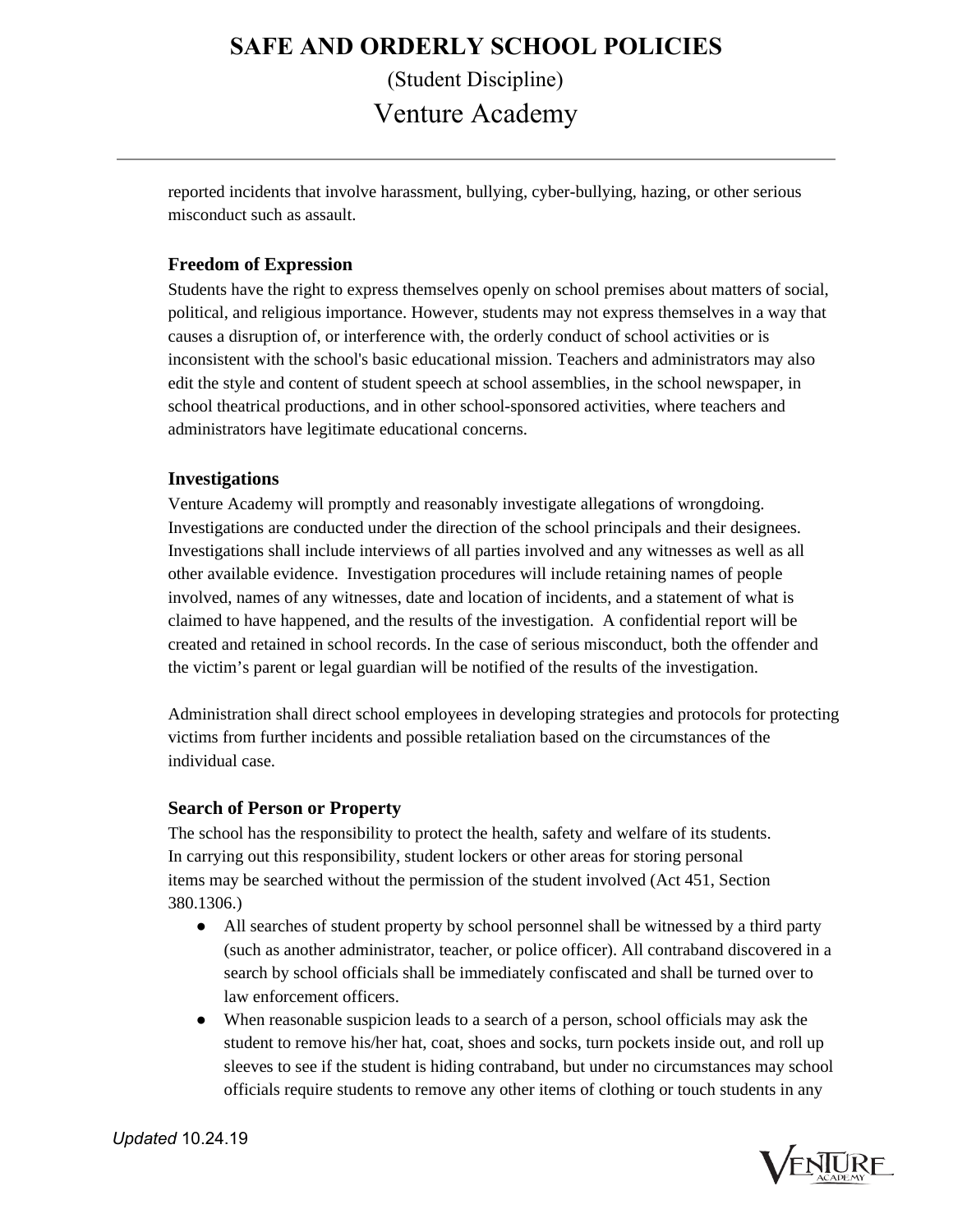way during the search. If such a search is required, school officials will contact law enforcement. School personnel shall document the details of any search conducted of a student's property or person. School personnel shall respect the privacy of pupils regarding any items discovered that are not illegal or against school policy or rules.

In compliance with state and federal law, students have a limited expectation of privacy on the school's network and internet system resources. Routine monitoring or maintenance may lead to discovery that a user has violated school policy or law. Also, individual targeted searches will be conducted if there is reasonable suspicion that a use has violated policy or law. Personal electronic devices of any student suspected of violation of the above policy will be confiscated for investigation and may be turned over to law enforcement.

#### **Personal Property**

Personal property not related to the school's educational program or a specific learning activity, should not be brought to school.

#### **Personal Electronic Devices**

Personal electronic devices are defined as smart phones, smart or electronic watches, tablets, chromebooks, laptops, virtual reality devices, etc. Electronic devices should be used appropriately and in conjunction with the rules and guidelines established by the school administration and the school's Internet Safety and Technology Acceptable Use Policy.

#### **Parent Notification**

The principal or designee will notify a parent/legal guardian, by in-person conversation, phone or email if the parent's child threatens to commit suicide, or if the student is involved in a serious incident including, but not limited to, harassment, bullying, cyber-bullying, hazing, or retaliation (whether perpetrator, victim, or undetermined). The school will produce and maintain a secure, confidential permanent record that verifies that the parent was notified of the incident or threat. The school will not disclose the record to anyone unauthorized to receive it and will not use the record for purposes not allowed under the law.

### **Confidentiality**

Venture Academy will comply with the Family Educational Rights and Privacy Act (FERPA). School officials shall strictly protect student confidentiality in matters of discipline and take all reasonable measures to keep information dissemination on a need to know basis.

### **IV. Consequences**

Consequences for misconduct will bear a reasonable relationship to the severity and

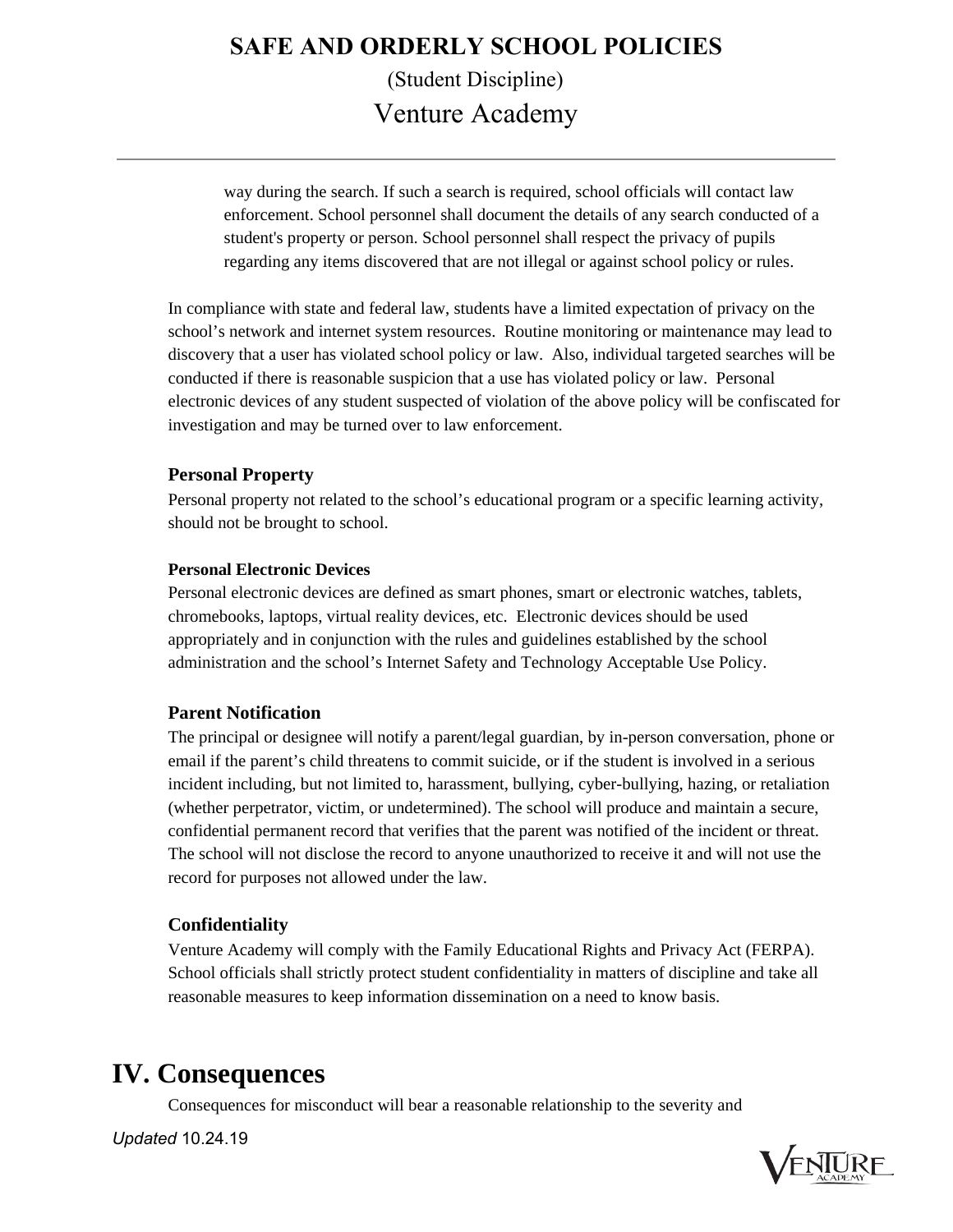nature of the misconduct and will be progressive in nature, i.e., generally speaking, first time offenses will be treated less severely than repeated misconduct. Good faith efforts will be made to implement a remedial discipline plan that allows the student to remain in school (U.C.A. 53A-11-906). Alternatives to suspension including in-school suspension will be considered first.

#### **Suspension and Expulsion**

Students who are unable to meet the behavioral expectations of the School may be suspended or expelled. "Suspension" shall be exclusion from the regular School program for a definite period of time. A long-term suspension is suspension for more than ten (10) days. "Expulsion" shall be the permanent exclusion of a student from this School. Students suspended three or more times during an academic year may be subject to expulsion.

A teacher may independently suspend a student for up to one day if the building principal is not available and the situation warrants suspension. The decision to suspend a student for any number of days from more than one (1) to ten (10) is made by the building principal in consultation with the teacher involved in the incident and the student's primary teacher or advisor.

The decision to suspend a student for any number of days more than ten (10) or to expel a student is made by the Principal in consultation with the Director. This decision may be reviewed in a formal hearing if the parents/guardians choose (see due process section). Students will be expelled for behavior that is unlawful and/or that seriously threatens the health, safety and welfare of the student and/or others. In addition, students will be expelled in those situations where the same is required by law. Students subject to long-term suspension or expulsion, who qualify under the Individuals with Disabilities Education Act (IDEA) or Section 504, will have their suspensions and expulsions administered under the requirements of the respective act(s).

*Suspension.* Offenses that may result in suspension include, but are not limited to:

- Fighting (fist or otherwise) with the intent to do bodily harm to another person
- Assault, i.e., intentionally hurting another person
- Verbally abusing others
- Not following directions outside the building, or off school property
- Defying the valid authority of a teacher, administrator, or other adult at the school
- Harassment, bullying, cyber-bullying, or otherwise threatening another's physical or emotional safety
- false report of fire/explosion
- racial or sexual harassment
- possession, distribution, or accessing of pornography (printed, electronic, or otherwise), etc.
- use of alcohol or drugs



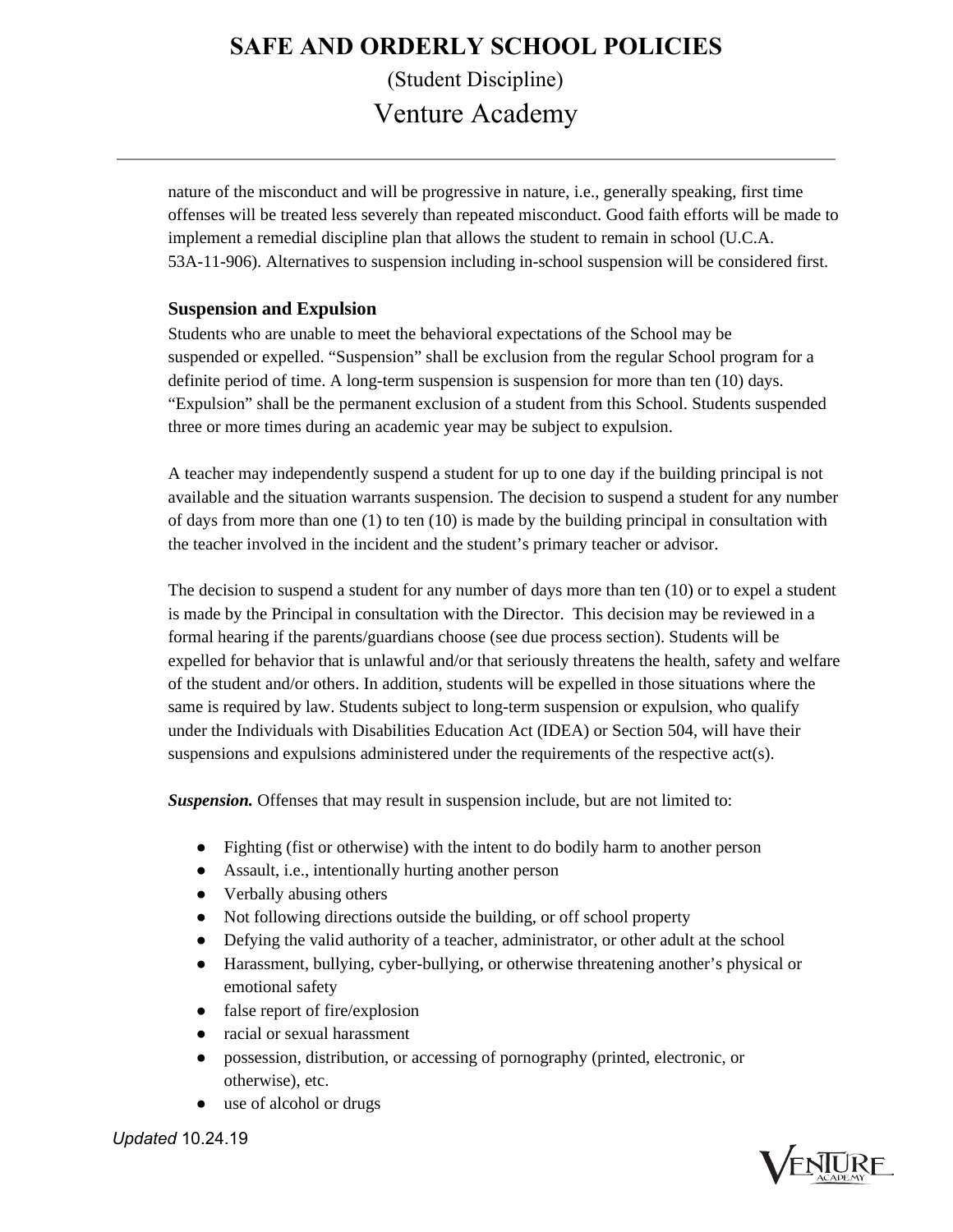### **SAFE AND ORDERLY SCHOOL POLICIES**

(Student Discipline)

Venture Academy

- Stealing or attempting to steal school or private property
- Defacing school property or property of others
- Unauthorized use of equipment
- Inappropriate use of the internet
- Committing an obscene act or engaging in habitual profanity or vulgarity

*Expulsion.* Offenses that may result in expulsion include, but are not limited to:

- Causing serious injury to another person--assault.
- Possession of, use, sale of, or furnishing any firearm, knife, explosive, or other dangerous object
- Unlawful possession of, use or sale of any controlled substance
- Distribution of, or facilitating access to, pornography (printed, electronic, or otherwise), etc.
- Robbery or extortion
- Offering, furnishing, or selling drug paraphernalia
- Criminal behavior
- Three or more suspension in one year.

### **Qualifying Minors**

"Qualifying minors" (i.e., a student who is at least nine years of age, or turns nine during the school year, the time during which school is in session for a given year), may be subject to the juvenile court as stipulated in U.C.A. 53A-11-910.

**Information about Juvenile Offenders** (R277-714). The director, principal, school secretary, and teachers of students have authority to receive private information about students who are designated juvenile offenders if the offense poses a potential future threat to the welfare of the offender, other students, or staff members. Such information will be disseminated by the Director or his/her designee. Violent crimes and drug related crimes are examples of offenses that pose possible future threats. Petty theft is an example of an offense that would be left to the discretion of the Director. The School reserves the right to judge the potential threats of any juvenile offender and to act in good faith to preserve the safety of the staff and students, while respecting the privacy of the offender.

### **Corporal Punishment & Least Restrictive Interventions**

Venture employees or volunteers may not inflict or cause the infliction of physical pain upon the body of a minor child as a discipline measure. Corporal punishment is defined as the intentional infliction of physical pain upon the body of a minor child as a disciplinary measure. Employees who use corporal punishment are subject to grave disciplinary measures up to and including termination of employment and criminal

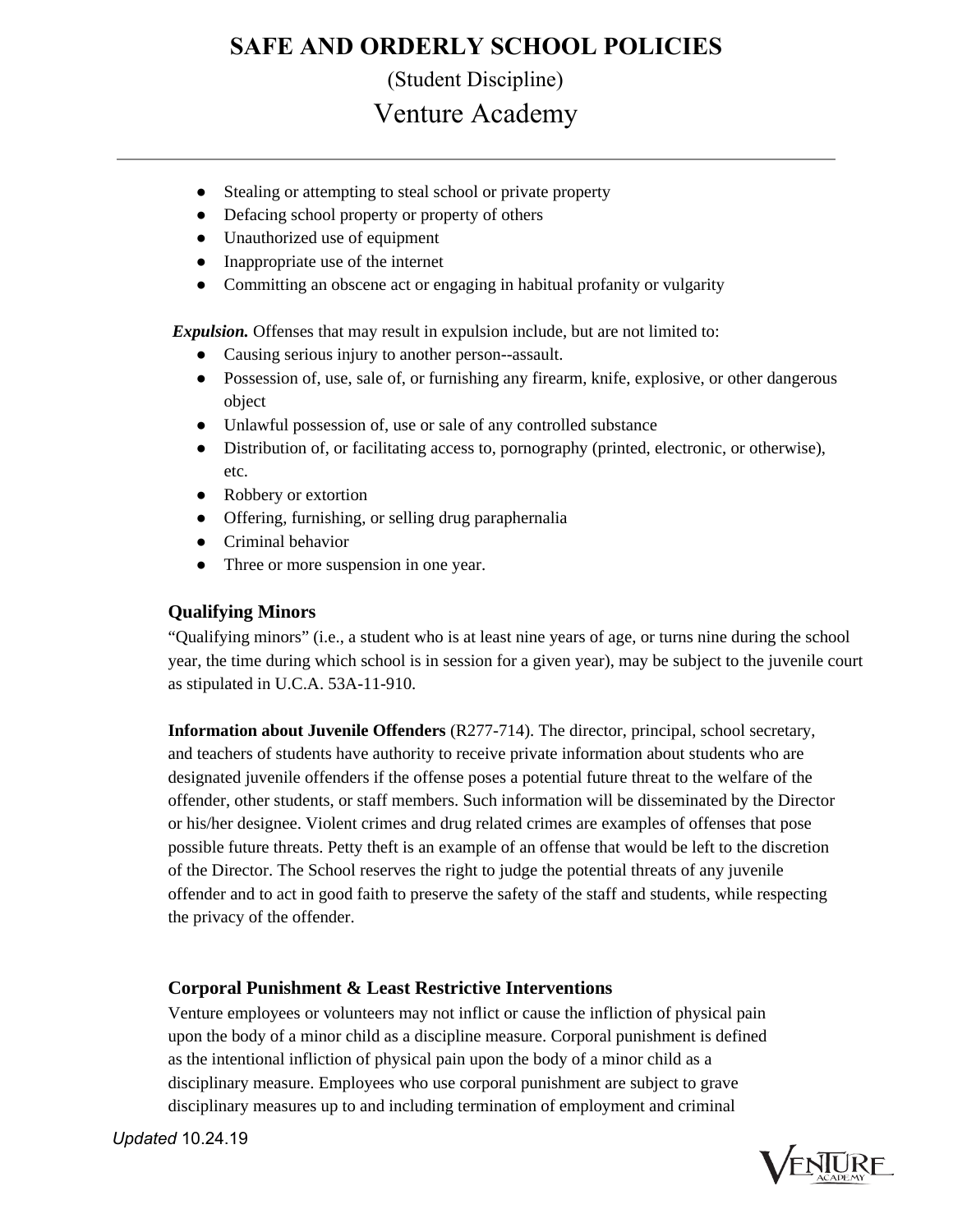charges. This policy does not prohibit the use of reasonable and necessary physical restraint or force in self-defense or otherwise appropriate to the circumstance to:

> 1. Obtain possession of a weapon, other dangerous objects, or controlled substance in the possession or under the control of a child.

2. Protect the child or another person from physical injury.

3. Remove from a situation a child who is violent.

4. Protect property from being damaged.

The Director shall establish emergency procedures and guidelines to be used in crisis situations including the use of redirection, physical restraint, manual restraint, contacting appropriate emergency personnel, etc.

In the event that emergency procedures are utilized, staff will document all periods of emergency behavior control. A parent or guardian will be contacted as soon as possible.

### **Due Process**

The right to due process in disciplinary proceedings is applicable in all instances where the behavior of the student is being evaluated for suspension or expulsion. The student and his/her parents ("Parent" includes: (i) a custodial parent of a school-age minor; (ii) a legally appointed guardian of a school-age minor U.C.A 53A-11-910) has a right to be fully informed about his/her alleged breach of behavior and must be provided with an opportunity to respond to such charges.

The school Director shall develop due process guidelines and procedures that include written notification, informal hearings, formal hearings, and appeals. All applicable requirements of state and federal law and constitutional due process will be adhered to.

When requested by parents/guardians, a formal hearing shall be held as a part of the due process procedure for long-term suspensions (more than 10 days) and for expulsions. The formal hearing shall consist of a panel of at least three (3) school officials that will be given authority to decide the issue. Board members shall be notified of all long-term suspensions and expulsions.

Appeals of a formal hearing decision to the Board of Directors must be received by the school Director, in writing, within five (5) business days of the formal hearing panel's decision.

### **V. Training**

School administration shall develop proactive guidelines and approaches that will decrease the likelihood of misconduct incidents in accordance with school philosophy of respect, personal responsibility and accountability, school values and EL Education core practices.